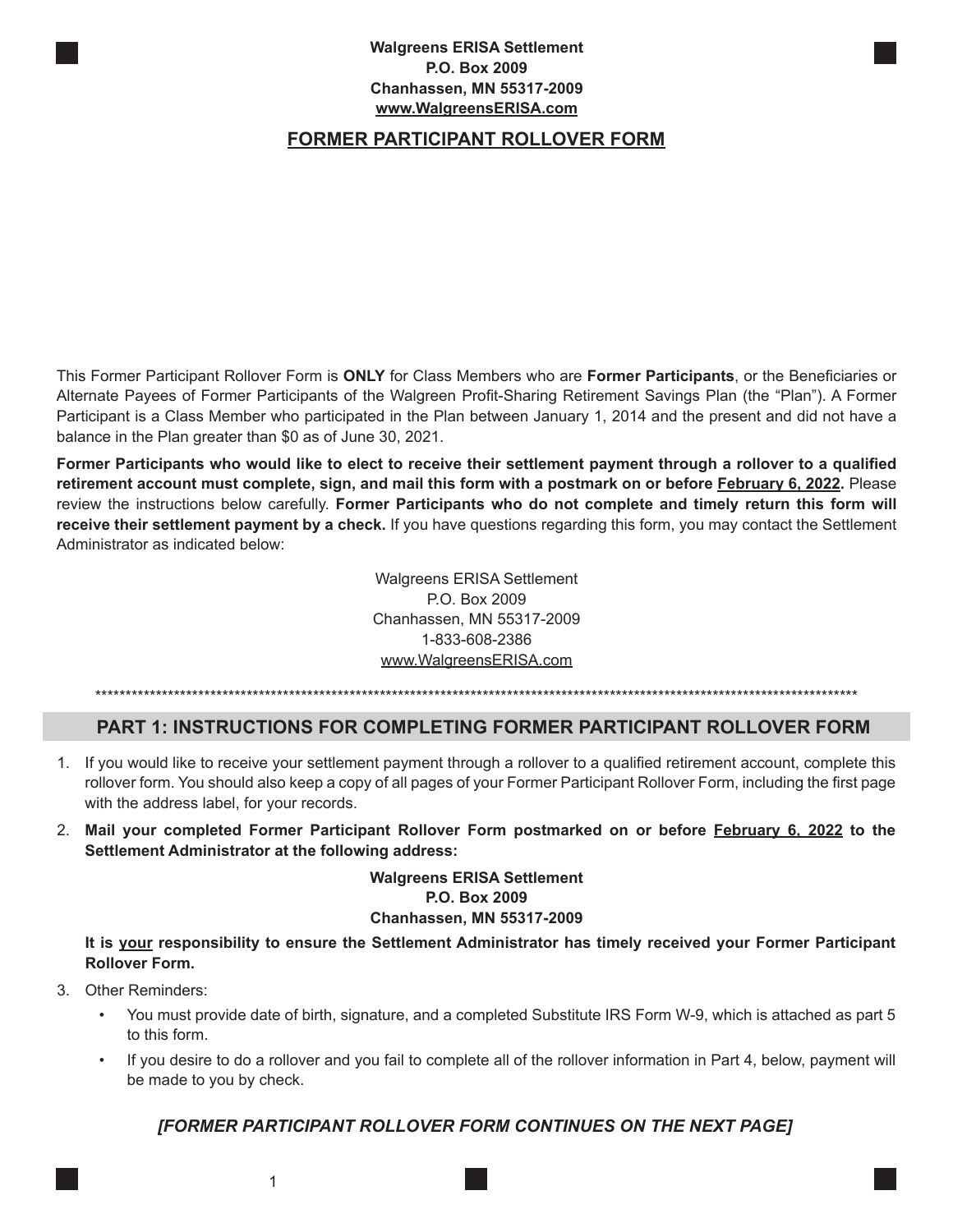- If you change your address after sending in your Former Participant Rollover Form, please provide your new address to the Settlement Administrator.
- **Timing of Payments to Eligible Settlement Class Members.** The timing of the distribution of the Settlement payments are conditioned on several matters, including the Court's final approval of the Settlement and any approval becoming final and no longer subject to any appeals in any court. An appeal of the final approval order may take several years. If the Settlement is approved by the Court, and there are no appeals, the Settlement distribution likely will occur within six months of the Court's Final Approval Order.
- 4. **Questions?** If you have any questions about this Former Participant Rollover Form, please call the Settlement Administrator at 1-833-608-2386. The Settlement Administrator will provide advice only regarding completing this form and will not provide financial, tax or other advice concerning the Settlement. You therefore may want to consult with your financial or tax advisor. Information about the status of the approval of the Settlement and the Settlement administration is available on the settlement website, www.WalgreensERISA.com.

| PART 2: PARTICIPANT INFORMATION                                                                                                                                                                                                                                                                                                                                                    |  |  |  |  |  |  |  |  |
|------------------------------------------------------------------------------------------------------------------------------------------------------------------------------------------------------------------------------------------------------------------------------------------------------------------------------------------------------------------------------------|--|--|--|--|--|--|--|--|
| <b>First Name</b><br>Last Name<br>M.I.                                                                                                                                                                                                                                                                                                                                             |  |  |  |  |  |  |  |  |
|                                                                                                                                                                                                                                                                                                                                                                                    |  |  |  |  |  |  |  |  |
| <b>Mailing Address</b>                                                                                                                                                                                                                                                                                                                                                             |  |  |  |  |  |  |  |  |
|                                                                                                                                                                                                                                                                                                                                                                                    |  |  |  |  |  |  |  |  |
| City<br><b>State</b><br>Zip Code                                                                                                                                                                                                                                                                                                                                                   |  |  |  |  |  |  |  |  |
|                                                                                                                                                                                                                                                                                                                                                                                    |  |  |  |  |  |  |  |  |
| Home Phone<br>Work Phone or Cell Phone                                                                                                                                                                                                                                                                                                                                             |  |  |  |  |  |  |  |  |
|                                                                                                                                                                                                                                                                                                                                                                                    |  |  |  |  |  |  |  |  |
| Participant's Social Security Number<br>Participant's Date of Birth                                                                                                                                                                                                                                                                                                                |  |  |  |  |  |  |  |  |
|                                                                                                                                                                                                                                                                                                                                                                                    |  |  |  |  |  |  |  |  |
| Y Y Y Y<br>D.<br>$\mathsf{D}$<br>M M<br><b>Email Address</b>                                                                                                                                                                                                                                                                                                                       |  |  |  |  |  |  |  |  |
|                                                                                                                                                                                                                                                                                                                                                                                    |  |  |  |  |  |  |  |  |
| PART 3: BENEFICIARY OR ALTERNATE PAYEE INFORMATION (IF APPLICABLE)                                                                                                                                                                                                                                                                                                                 |  |  |  |  |  |  |  |  |
| Check here if you are the surviving spouse or other beneficiary for the Former Participant Class Member and the Former<br>Participant Class Member is deceased. Documentation must be provided showing current authority of the representative to<br>file on behalf of the deceased. Please complete the information below and then continue on to Parts 4 and 5 on the next page. |  |  |  |  |  |  |  |  |
| Check here if you are an alternate payee under a qualified domestic relations order (QDRO). The Settlement Administrator<br>may contact you with further instructions. Please complete the information below and then continue on to Parts 4 and 5 on<br>the next page.                                                                                                            |  |  |  |  |  |  |  |  |
| <b>Your First Name</b><br>M.I.<br>Last Name                                                                                                                                                                                                                                                                                                                                        |  |  |  |  |  |  |  |  |
|                                                                                                                                                                                                                                                                                                                                                                                    |  |  |  |  |  |  |  |  |

| Your Social Security Number or Tax ID Number<br>$-$<br>$\frac{1}{2} \left( \frac{1}{2} \right) \left( \frac{1}{2} \right) \left( \frac{1}{2} \right) \left( \frac{1}{2} \right) \left( \frac{1}{2} \right) \left( \frac{1}{2} \right) \left( \frac{1}{2} \right) \left( \frac{1}{2} \right) \left( \frac{1}{2} \right) \left( \frac{1}{2} \right) \left( \frac{1}{2} \right) \left( \frac{1}{2} \right) \left( \frac{1}{2} \right) \left( \frac{1}{2} \right) \left( \frac{1}{2} \right) \left( \frac{1}{2} \right) \left( \frac$ | Your Date of Birth    |                   |  |  |  |  |  |
|-----------------------------------------------------------------------------------------------------------------------------------------------------------------------------------------------------------------------------------------------------------------------------------------------------------------------------------------------------------------------------------------------------------------------------------------------------------------------------------------------------------------------------------|-----------------------|-------------------|--|--|--|--|--|
| Your Mailing Address                                                                                                                                                                                                                                                                                                                                                                                                                                                                                                              | Y Y Y Y<br>M M<br>D D |                   |  |  |  |  |  |
|                                                                                                                                                                                                                                                                                                                                                                                                                                                                                                                                   |                       |                   |  |  |  |  |  |
| City                                                                                                                                                                                                                                                                                                                                                                                                                                                                                                                              |                       | Zip Code<br>State |  |  |  |  |  |
|                                                                                                                                                                                                                                                                                                                                                                                                                                                                                                                                   |                       |                   |  |  |  |  |  |
| [FORMER PARTICIPANT ROLLOVER FORM CONTINUES ON THE NEXT PAGE]                                                                                                                                                                                                                                                                                                                                                                                                                                                                     |                       |                   |  |  |  |  |  |